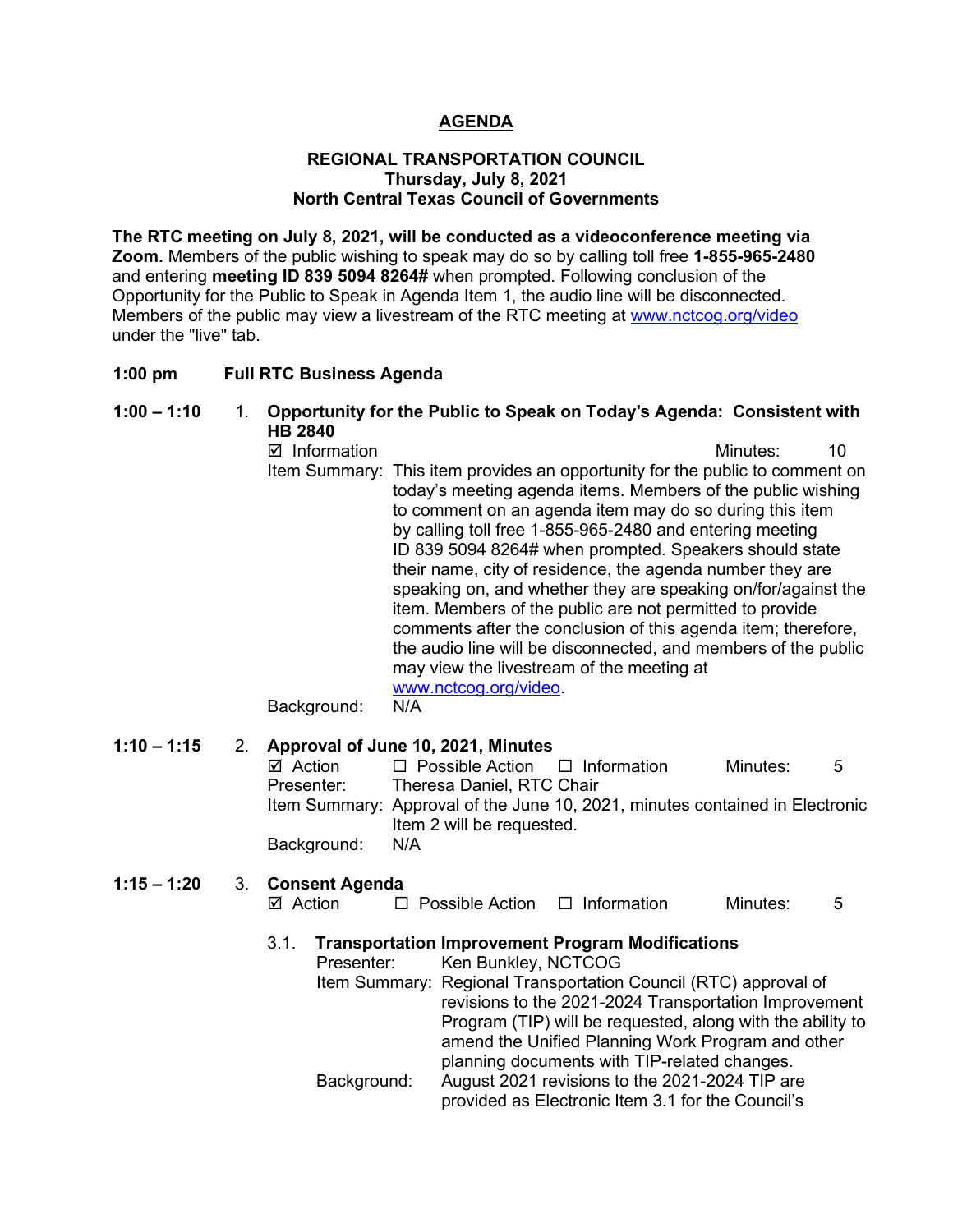consideration. These modifications have been reviewed for consistency with the mobility plan, the air quality conformity determination and financial constraint of the TIP.

Performance Measure(s) Addressed: Roadway, Transit

#### 3.2. **Congestion Management Process Update**

Presenter: Natalie Bettger, NCTCOG Item Summary: Regional Transportation Council (RTC) approval of the 2021 Congestion Management Process (CMP), including the corridor evaluation process and the process to develop the CMP program of projects, will be requested. Background: The CMP is a systemic and regionally coordinated approach for managing congestion that provides up-todate information on multimodal transportation performance and assesses alternative strategies for mitigating congestion that meets State and local needs. Federal requirements specify that urbanized areas with a population over 200,000 must implement and maintain a CMP. The current CMP for the North Central Texas region was adopted by the Regional Transportation Council in 2013. Staff presented a detailed workshop and information to the Surface Transportation Technical Committee in May and June 2021, and the RTC in June 2021. Electronic Item 3.2.1 provides the detailed evaluation of the performance measures and available assets for each CMP segment. An overview of the CMP can be found in Electronic Item 3.2.2.

Performance Measure(s) Addressed: Air Quality, Safety

# **1:20 – 1:40** 4. **Orientation to Agenda/Director of Transportation Report**

| ⊠ Action   | $\Box$ Possible Action $\Box$ Information | Minutes: | -20 |
|------------|-------------------------------------------|----------|-----|
| Presenter: | Michael Morris, NCTCOG                    |          |     |

- 1. Status of Approval for the 2021-2024 Transportation Improvement Program: Letter from the North Central Texas Council of Governments (NCTCOG) Transportation Director to the Office of the Secretary (Electronic Item 4.1)
- 2. Approval of a Letter from the Regional Transportation Council (RTC) to Texas Transportation Commission Chairman Bugg Requesting Approval of Two Projects (Electronic Item 4.2)
- 3. Chair Theresa Daniel's Approval of Events for August 12, 2021, RTC Meeting at the Irving Convention Center:
	- Regular RTC Meeting at 1:00 pm
	- Lunch for RTC Members at 12:00 pm
	- RTC New Member Orientation Open to all RTC Members at 9:45 am
- 4. Federal Certification Review Completed June 14-16, 2021: Thank you to RTC Members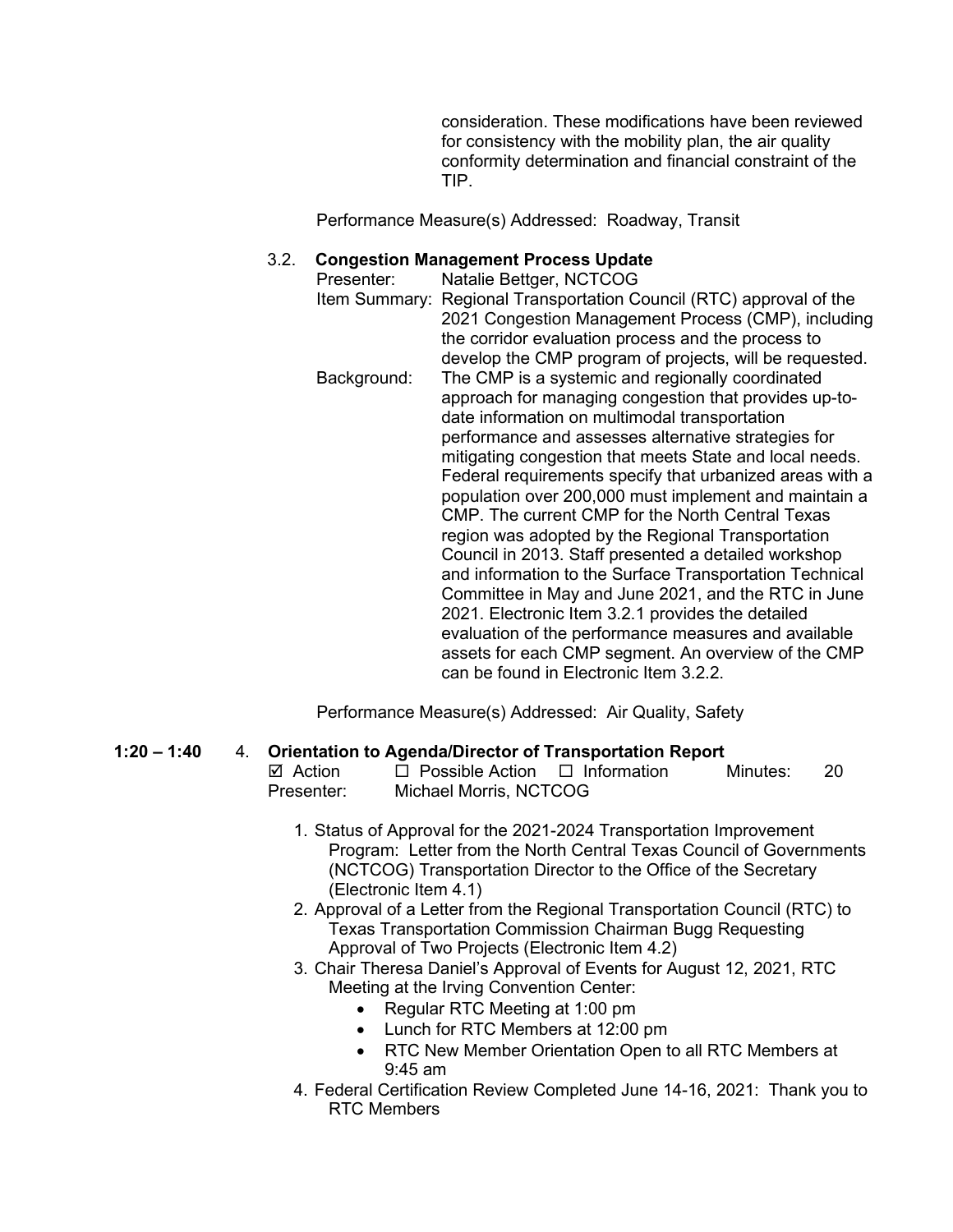- 5. Proposed Update on Transportation Commitments for Uber Headquarters
- 6. Revenue Sharing Proposal for the IH 635/IH 35E Interchange 7. Acknowledgement of Transportation Staff: Changing Mobility
- Performance Metrics Effort (Electronic Item 4.3)
- 8. Blue-Green-Grey Funding Initiative Request for Proposals (Electronic Item  $4.4$ )
- 9. Status of Texas Volkswagen Environmental Mitigation Program Funding (Electronic Item 4.5)
- 10. Dallas-Fort Worth Clean Cities Events [\(https://www.dfwcleancities.org/dfw-clean-cities-meetings\)](https://www.dfwcleancities.org/dfw-clean-cities-meetings)
- 11. Air Quality Funding Opportunities for Vehicles [\(https://www.nctcog.org/trans/quality/air/funding-and-resources\)](https://www.nctcog.org/trans/quality/air/funding-and-resources)
- 12. Status Report on Ozone (Electronic Item 4.6)
- 13. 2020 Transportation Safety Performance Measures Report (Electronic Item 4.7 and Electronic Item 4.8)
- 14. 2020 Travel Demand Management Performance Report [\(https://www.nctcog.org/trans/manage/tdm/tdm-performance-measures\)](https://www.nctcog.org/trans/manage/tdm/tdm-performance-measures)
- 15. World Cup 2026 (Electronic Item 4.9)
- 16. Access North Texas 2022 Plan Update (Electronic Item 4.10) [\(www.accessnorthtexas.org\)](http://www.accessnorthtexas.org/)
- 17. Progress North Texas
- 18. June Online Input Opportunity Minutes (Electronic Item 4.11)
- 19. Public Comments Report (Electronic Item 4.12)
- 20. Recent News Articles (Electronic Item 4.13)
- 21. Recent Press Releases (Electronic Item 4.14)

#### **1:40 – 1:50** 5. **FY2022 and FY2023 Unified Planning Work Program**

- $\boxtimes$  Action  $\Box$  Possible Action  $\Box$  Information Minutes: 10 Presenter: Vickie Alexander, NCTCOG
- Item Summary: Regional Transportation Council approval of the proposed FY2022 and FY2023 Unified Planning Work Program (UPWP) will be requested, as well as reaffirmation of the UPWP policies contained in Exhibit I-8 of the Work Program. Direction for staff to administratively amend the Transportation Improvement Program and other administrative/planning documents, as appropriate, to reflect the approved projects contained in the Work Program will also be sought.
- Background: The North Central Texas Council of Governments (NCTCOG) staff, in cooperation with local governments and transportation agencies, has developed the draft FY2022 and FY2023 UPWP. The Work Program is a federal requirement for NCTCOG, as the Metropolitan Planning Organization, in order to receive federal Transportation Planning Funds and identifies NCTCOG staff work activities to be performed between October 1, 2021, and September 30, 2023. Electronic Item 5.1 contains the Work Program policies that guide the allocation of these federal Transportation Planning Funds. No changes are being proposed to these existing policies.

The draft FY2022 and FY2023 UPWP has been submitted to the Texas Department of Transportation (TxDOT) for review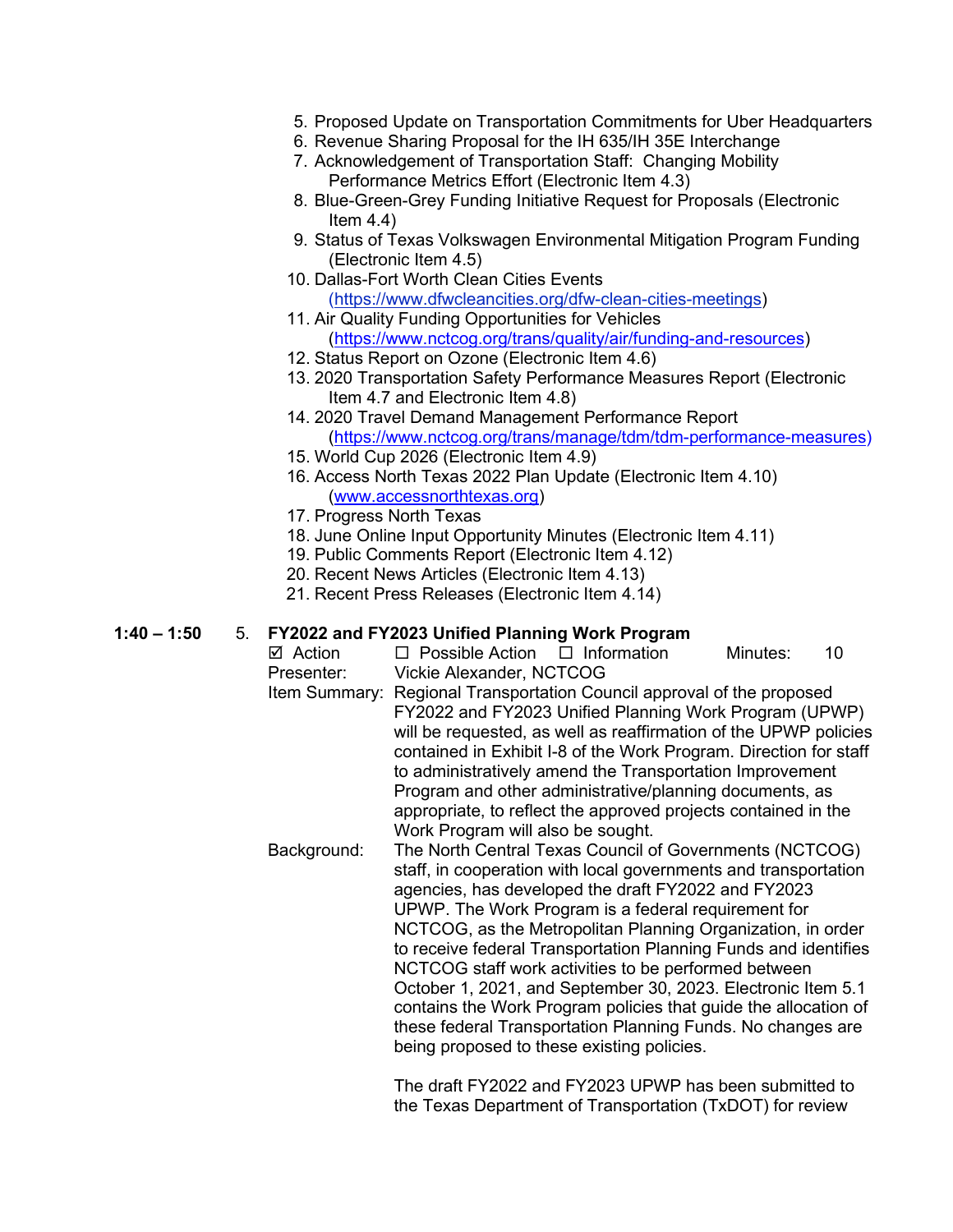and comment, and information was presented as part of an online public outreach opportunity that began on June 7, 2021. A copy of the draft document has also been available on NCTCOG's Website for review. Electronic Item 5.2 contains additional information on the draft FY2022 and FY2023 UPWP, and a full copy of the document is located at [www.nctcog.org/trans/study/unified-planning-work-program.](http://www.nctcog.org/trans/study/unified-planning-work-program) Paper copies of the document are also available by contacting NCTCOG staff. A draft Regional Transportation Council (RTC) resolution for action is provided in Electronic Item 5.3. The Surface Transportation Technical Committee took action at its June 25 meeting to recommend RTC approval of the FY2022 and FY2023 Unified Planning Work Program.

Performance Measure(s) Addressed: Administrative

**1:50 – 2:00** 6. **2022 Unified Transportation Program and Regional 10-Year Plan Update**   $\boxtimes$  Action  $\Box$  Possible Action  $\Box$  Information Minutes: 10 Presenter: Christie Gotti, NCTCOG Item Summary: Staff will brief the Council on the latest activities being undertaken and the plan going forward for the 2022 UTP and Regional 10-Year Plan Update. Regional Transportation Council (RTC) approval of the project listings will be requested. Background: In December 2016, the Regional Transportation Council (RTC) approved a set of projects in FY 2017-2026 funded with Category 2 (MPO selected) and Category 4 (TxDOT District selected), and submitted for Texas Transportation Commission (TTC) consideration with Category 12 (Commission selected) funds. That action was the Dallas-Fort Worth region's response to the House Bill (HB) 20 10-year planning requirement. A series of updates to the 10-Year Plan have been made annually in conjunction with the development of the UTP. Since the last update in 2020, North Central Texas Council of Governments (NCTCOG) staff has been coordinating regularly with the Texas Department of Transportation Dallas, Paris (Hunt County), and Fort Worth districts regarding updates to previously approved projects, as well as potential additions to the 10-Year Plan to be included in the 2022 UTP. Staff has drafted a list that includes these project updates, potential new candidate projects, and scores for each project. As part of this update to the 10-Year Plan, a proposal for a Category 2/Category 7 exchange is being made. To reduce the region's large carryover balance of Category 7 funds, Category 2 funds would be removed from two projects that are slated for construction in FY 2021 and replaced with Category 7 funds. The freed-up Category 2 funds would then be used to replace Surface Transportation Block Grant Program funds on projects across the region or to cover 10-Year Plan project cost overruns. Electronic Item 6.1 contains the proposed list of projects for the Regional 10-Year Plan. Electronic Item 6.2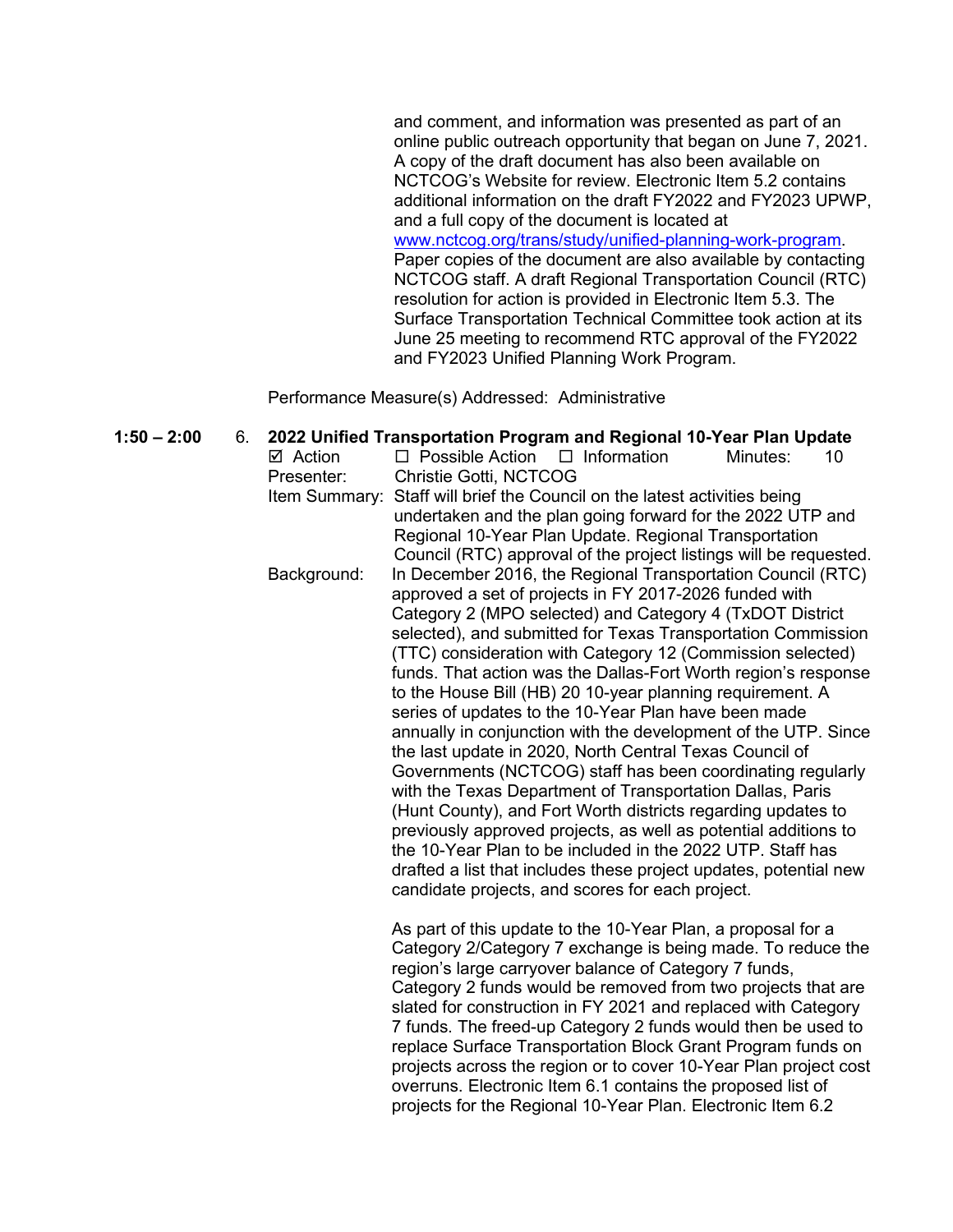includes additional information about the process. Electronic Item 6.3 contains additional details on the scoring methodology.

Performance Measure(s) Addressed: Roadway, Transit

#### **2:00 – 2:10** 7. **Dallas-Fort Worth High-Speed Transportation Connections Study**

- $\boxtimes$  Action  $\Box$  Possible Action  $\Box$  Information Minutes: 10 Presenter: Brendon Wheeler, NCTCOG Item Summary: Staff will request Regional Transportation Council (RTC) adoption of a policy related to the Phase 1 recommendations of the Dallas to Fort Worth High-Speed Transportation (DFWHST) Connections Study. Currently, the project is nearing completion of its first phase, including analysis of route and mode alternatives.
	- Background: In April 2020, North Central Texas Council of Governments staff began work on the DFWHST Connections Study with consultant assistance. The project is divided into two phases, the first being an alternatives analysis effort. The second phase will include preliminary engineering and a National Environmental Policy Act (NEPA) effort resulting in a federal government action identifying the project's next steps. Staff and the consultant have been analyzing alternatives while engaging the public and stakeholders. The Phase 1 efforts are designed to reduce the number of alternatives (technology and alignment) to a minimum for more detailed analysis in the Phase 2 effort. The proposed policy for RTC consideration is provided in Electronic Item 7.1. Details are provided in Electronic Item 7.2.

Performance Measure(s) Addressed: Transit, Safety

**2:10 – 2:15** 8. **Automated Vehicles 2.2/2.3 Program: Approval of Proposed Projects**  $\boxtimes$  Action  $\square$  Possible Action  $\square$  Information Minutes: 5 Presenter: Thomas Bamonte, NCTCOG Item Summary: Staff will request Regional Transportation Council (RTC) approval of projects recommended for funding under the consolidated Automated Vehicles 2.2/2.3 Program. Background: In October 2018, the RTC approved Automated Vehicle Program 2.0, which included \$10 million for assisting local partners in hosting automated vehicle deployments (AV 2.2) and \$20 million for AV deployments to explore use cases that further regional priorities (AV 2.3). In November 2020, with the funding now available, the RTC approved the application process and selection criteria for the consolidated program. In December 2020 staff held an information session for Committee members. From then until the end of March 2021, staff provided technical assistance to local partners considering applications. Staff briefed the RTC last month on the projects recommended for funding and seeks approval at this time. Information is provided in Electronic Item 8.

Performance Measure(s) Addressed: Roadway, Safety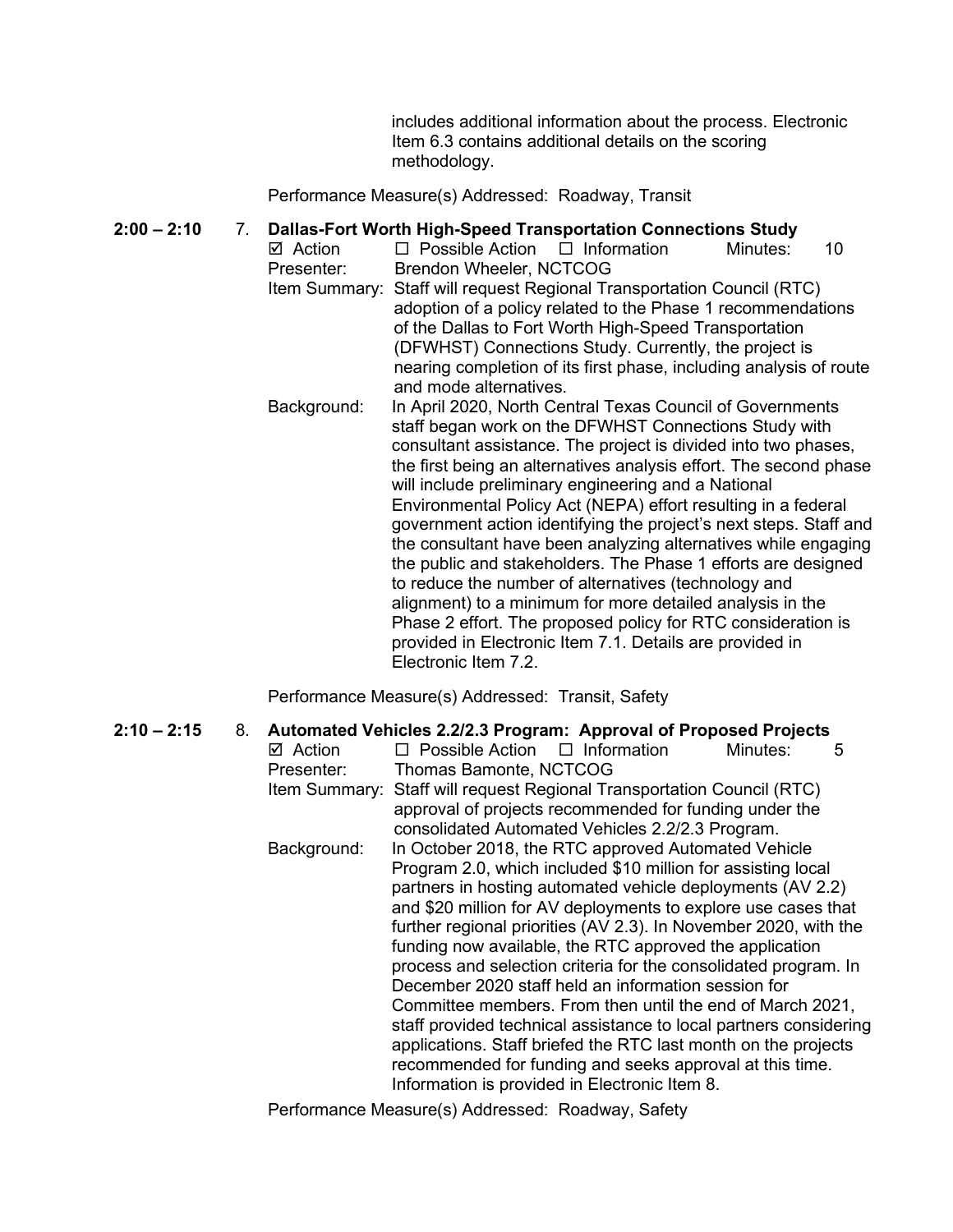# **2:15 – 2:25** 9. **2021 Rebuilding American Infrastructure with Sustainability and Equity Discretionary Grant Program**

| DISCRETIONALY ORANI Program |                                                                                                                                                                                                                                                                                                                                                                                                                                  |                                                                                                                                                                                                                                                                             |          |    |
|-----------------------------|----------------------------------------------------------------------------------------------------------------------------------------------------------------------------------------------------------------------------------------------------------------------------------------------------------------------------------------------------------------------------------------------------------------------------------|-----------------------------------------------------------------------------------------------------------------------------------------------------------------------------------------------------------------------------------------------------------------------------|----------|----|
| ☑ Action                    | $\Box$ Possible Action $\Box$ Information                                                                                                                                                                                                                                                                                                                                                                                        |                                                                                                                                                                                                                                                                             | Minutes: | 10 |
| Presenter:                  | Jeff Neal, NCTCOG                                                                                                                                                                                                                                                                                                                                                                                                                |                                                                                                                                                                                                                                                                             |          |    |
|                             | Item Summary: Staff will request Regional Transportation Council (RTC)<br>approval of projects to be submitted for funding consideration<br>through the Fiscal Year (FY) 2021 Rebuilding American<br>Discretionary Grant Program.                                                                                                                                                                                                | Infrastructure with Sustainability and Equity (RAISE)                                                                                                                                                                                                                       |          |    |
| Background:                 | the 2021 RAISE Discretionary Grant Program regarding<br>a copy of the Notice of Funding Opportunity that details the<br>\$1 billion discretionary grant program for FY2021, as well as<br>the application requirements. Electronic Item 9.2 provides an<br>overview of the RAISE Discretionary Grant Program, and<br>outlines proposed candidate projects for submittal. Applications<br>are due to the US DOT by July 12, 2021. | In April 2021, the United States Department of Transportation<br>(US DOT) announced the solicitation of project applications for<br>strategic capital investments in surface transportation that will<br>have significant local or regional impacts. Electronic Item 9.1 is |          |    |

Performance Measure(s) Addressed: Roadway, Transit

# **2:25 – 2:35** 10. **2023-2026 Transportation Improvement Program Development**

| $\Box$ Action | $\Box$ Possible Action $\Box$ Information |                                                                                                                                                                                                                                                                                                                                                                                                                                                                                                                                                                           | Minutes: | 10 |
|---------------|-------------------------------------------|---------------------------------------------------------------------------------------------------------------------------------------------------------------------------------------------------------------------------------------------------------------------------------------------------------------------------------------------------------------------------------------------------------------------------------------------------------------------------------------------------------------------------------------------------------------------------|----------|----|
| Presenter:    | Brian Dell, NCTCOG                        |                                                                                                                                                                                                                                                                                                                                                                                                                                                                                                                                                                           |          |    |
|               |                                           | Item Summary: Staff will brief the Council on the 2023-2026 Transportation                                                                                                                                                                                                                                                                                                                                                                                                                                                                                                |          |    |
|               |                                           | Improvement Program (TIP) development process,                                                                                                                                                                                                                                                                                                                                                                                                                                                                                                                            |          |    |
|               | expectations, and upcoming meetings.      |                                                                                                                                                                                                                                                                                                                                                                                                                                                                                                                                                                           |          |    |
| Background:   | the Dallas-Fort Worth Metropolitan Area.  | A new TIP is developed every two years through a cooperative<br>effort among the North Central Texas Council of Governments<br>(NCTCOG), the Texas Department of Transportation (TxDOT),<br>local governments, and transportation authorities. The TIP is a<br>staged, multi-year listing of transportation projects with<br>committed funding from federal, State, and local sources within                                                                                                                                                                              |          |    |
|               |                                           | For regionally significant projects to proceed to<br>implementation, they must be included in the TIP listings<br>correctly. To this end, NCTCOG staff will meet with local<br>partners to receive input and updates on active projects. The<br>data from these meetings will be assessed and organized into<br>a draft project listing, which will be financially constrained<br>against the funding allocations to be identified in the Unified<br>Transportation Program. Details on the 2023-2026 TIP<br>Development process, timeline, and focus areas are available |          |    |

Performance Measure(s) Addressed: Roadway, Transit

in Electronic Item 10.